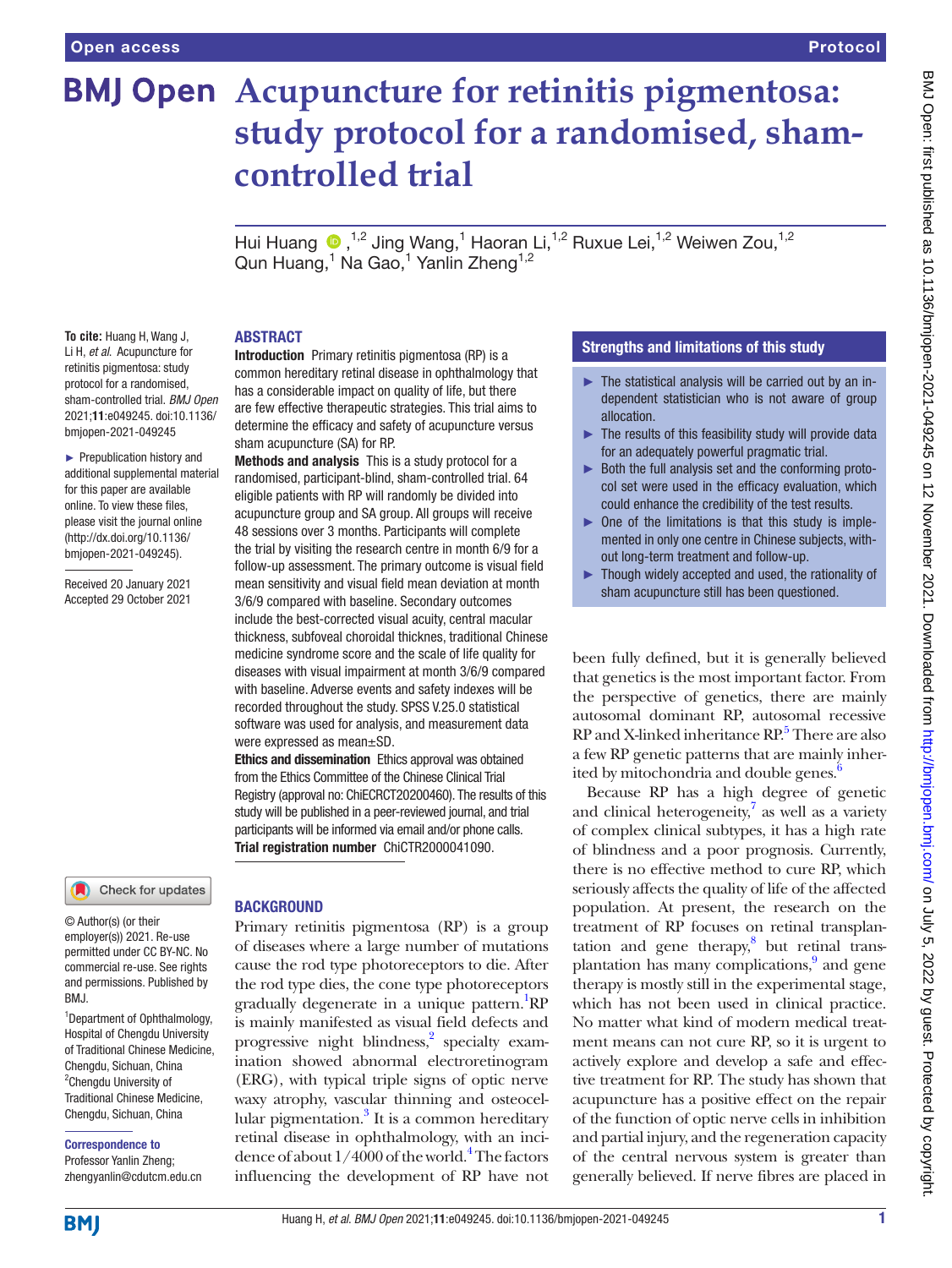a suitable environment, it can accelerate the repair of the optic nerve[.10](#page-6-2) Acupuncture can improve the microcirculation of local ocular tissues and shorten the pathological reaction, which plays a good role in RP. Bittner *et al*<sup>[11](#page-6-3)</sup> compared transcorneal electrical stimulation (TES) at 6 weekly halfhour sessions, electroacupuncture or inactive laser acupuncture (sham control) at 10 half-hour sessions over 2 weeks for RP patients by RCT. Both the central retinal artery mean flow velocity of the TES and the electroacupuncture group were significantly improved compared with sham controls. Xu *et*   $a^{12}$  $a^{12}$  $a^{12}$  choose acupuncture treated from 1998 to 2017, a total of 26 patients with primary RP (51 eyes), adopt the method of before-after study in the same patient, and observe the patient's visual acuity and ERG, visual function damage, eye retina patients quality of life scale score index in acupuncture treatment after 3 months, and the change of the acupuncture treatment up to now, and assessed the clinical curative effect, it is concluded that the clinical total effective rate was 69.6%. Xi[e13](#page-6-5) *et al* observed the effect of traditional Chinese medicine (TCM) combined with acupuncture on RP. The experimental group was treated with TCM combined with acupuncture. After treatment, the indicators of intraocular pressure, vision, visual field mean sensitivity (MS) and visual field mean deviation (MD) of the experimental group were superior to the control group  $(p<0.05)$ , and the total effective rate of the experimental group was higher than that of the control group  $(p<0.05)$ . However, most of the domestic studies are based on the combination of acupuncture and medicine, or single-arm clinical trials, and the main observation indicators are visual acuity and visual field MS and MD. Visual acuity and visual field examination is a subjective examination with many influencing factors. Therefore, central macular thickness  $(CMT)^{14/15}$  and subfoveal choroidal thickness  $(SFCT)^{16}$  were added as the indicators in this clinical trial. The non-meridian points were used as the control group, and a strict randomised controlled trial was conducted to evaluate the efficacy and safety of acupuncture alone in the treatment of primary retinal pigment degeneration, in order to provide effective methods and research ideas for the treatment of this disease with TCM.

### **Objectives**

The purpose of this randomised, sham-controlled clinical trial is to evaluate the efficacy and safety of acupuncture in the treatment of RP. Since there is currently no cure for RP, this may provide an additional treatment option for patients with RP.

### **METHODS** Study design

This randomised, single-blind, sham-controlled trial will be conducted in the Hospital of Chengdu University of Traditional Chinese Medicine, China. The protocol for this trial is reported based on the Standard Protocol Items: Recommendations for Interventional Trials (SPIRIT) 2013 Checklist<sup>17</sup>: defining standard protocol items for clinical trials ([online supplemental file 1](https://dx.doi.org/10.1136/bmjopen-2021-049245) SPIRIT



<span id="page-1-0"></span>Figure 1 Flow diagram. BCVA, best-corrected visual acuity; CMT, central macular thickness; ERG, electroretinogram; MD, mean deviation; MS, mean sensitivity; RP, retinitis pigmentosa; SFCT, subfoveal choroidal thickness; SQL-VI, scale of life quality for diseases with visual impairment; TCM, traditional Chinese medicine.

Checklist). The study has been approved by the Ethics Committee of the Chinese Clinical Trial Registry (Ethical approval number: ChiECRCT20200460). A flow diagram of the trial is shown in [figure](#page-1-0) 1. The schedule of enrolment, interventions and assessments are presented in [figure](#page-2-0) 2. In the event of protocol amendments, the date of each amendment will be accompanied by a description of the change and the rationale in each section.

### Patient recruitment

This study intends to recruit 64 patients with primary RP who meet the diagnostic criteria<sup>18</sup> starting from January 2021, all from the outpatient department of the Hospital of Chengdu University of Traditional Chinese Medicine. The researcher took the initiative to introduce the study, and the subjects volunteered to participate in this study. After the clinician conducted screening according to the inclusion and exclusion criteria, the subjects could be included if they met the criteria. Before randomisation, all patients were required to provide written informed consent ([online supplemental file 2](https://dx.doi.org/10.1136/bmjopen-2021-049245) Informed Consent).

### Inclusion criteria

- ► Patients who meet the diagnostic criteria for primary  $RP.<sup>18</sup>$
- ► Aged 14–80 years (either sex), the course of the disease is not limited.
- Written informed consent. The process of obtaining informed consent conforms to the requirements of clinical trial management standards.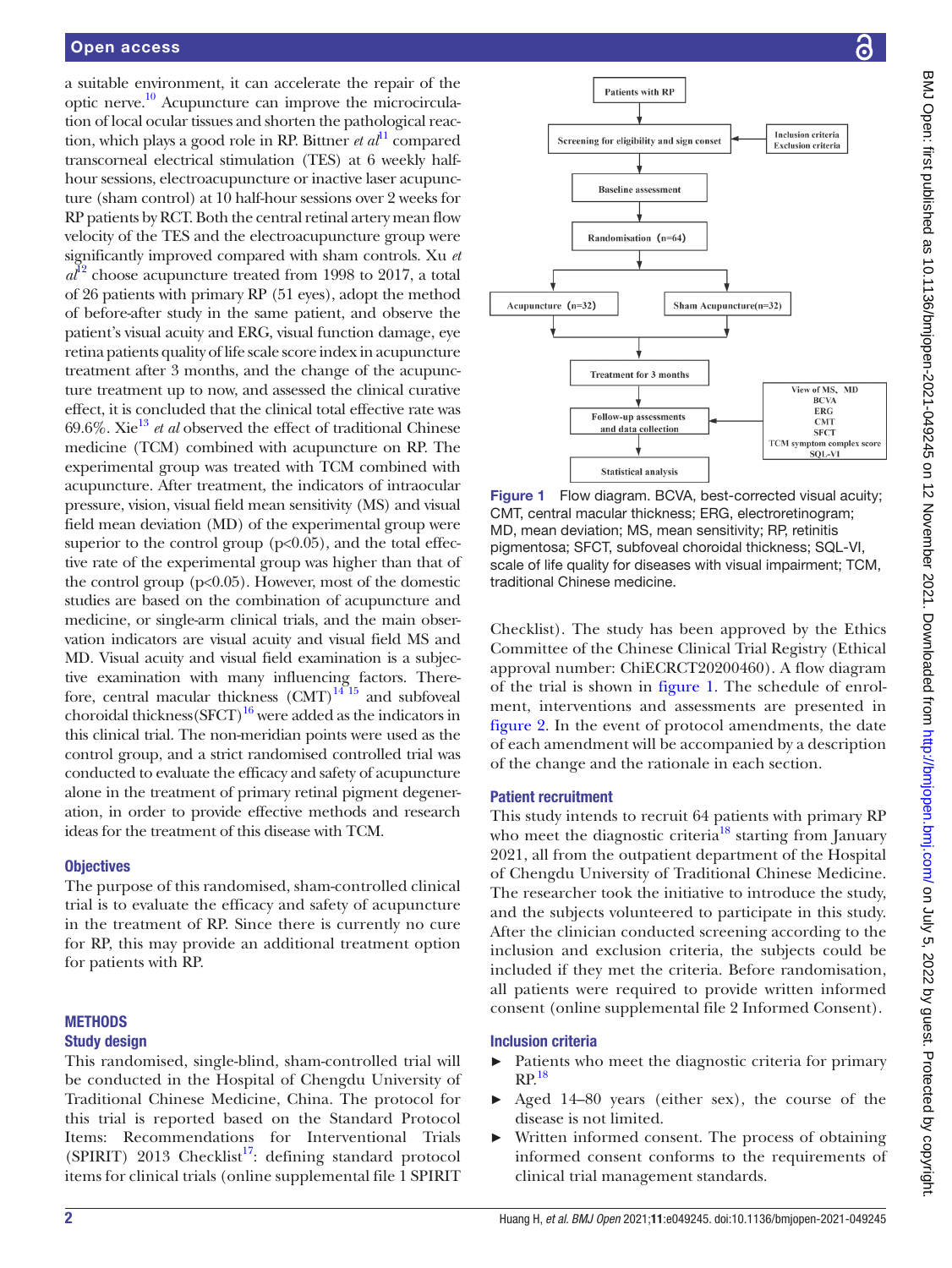|                                               | STUDY PERIOD |                   |                                    |                |                             |   |   |
|-----------------------------------------------|--------------|-------------------|------------------------------------|----------------|-----------------------------|---|---|
|                                               | Enrolment    | <b>Allocation</b> | <b>Treatment period</b><br>(month) |                | Follow-up<br>period (month) |   |   |
| <b>TIMEPOINT</b>                              | -2 days      | 0                 | $\mathbf{1}$                       | $\overline{2}$ | 3                           | 6 | 9 |
| <b>ENROLMENT:</b>                             |              |                   |                                    |                |                             |   |   |
| <b>Eligibility screen</b>                     | X            |                   |                                    |                |                             |   |   |
| <b>Informed consent</b>                       | X            |                   |                                    |                |                             |   |   |
| <b>Allocation</b>                             |              | X                 |                                    |                |                             |   |   |
| <b>INTERVENTIONS:</b>                         |              |                   |                                    |                |                             |   |   |
| Acupuncture group                             |              |                   |                                    |                |                             |   |   |
| Sham acupuncture<br>group                     |              |                   |                                    |                |                             |   |   |
| <b>ASSESSMENTS:</b>                           |              |                   |                                    |                |                             |   |   |
| View of MS, MD                                |              | X                 |                                    |                | X                           | X | X |
| <b>BCVA</b>                                   |              | X                 |                                    |                | X                           | X | X |
| <b>ERG</b>                                    |              | X                 |                                    |                | $\times$                    | X | X |
| CMT                                           |              | X                 |                                    |                | X                           | X | X |
| <b>SFCT</b>                                   |              | X                 |                                    |                | X                           | X | X |
| <b>TCM</b> symptom<br>score                   |              | X                 |                                    |                | X                           | X | X |
| SQL-VI                                        |              | X                 |                                    |                | X                           | X | X |
| ERG                                           |              | X                 |                                    |                | X                           | X | X |
| Adverse events <sup>[1]</sup>                 |              |                   |                                    |                | X                           |   |   |
| <b>Assessment of</b><br>safety <sup>[2]</sup> |              | X                 |                                    |                | Х                           |   |   |

<sup>[1]</sup> AEs:Treatment-related symptoms include local subcutaneous hematoma, pruritus at the acupuncture site, persistent pain after acupuncture, dizziness, etc. [2] Assessement of safety include routine blood tests, urine tests, faecal tests, liverfunction tests, renal function tests, and electrocardiogram.

<span id="page-2-0"></span>Figure 2 The schedule of enrolment, interventions and assessments are presented. BCVA, best-corrected visual acuity; CMT, central macular thickness; ERG, electroretinogram; MD, mean deviation; MS, mean sensitivity; SFCT, subfoveal choroidal thickness; SQL-VI, scale of life quality for diseases with visual impairment; TCM, traditional Chinese medicine.

### Exclusion criteria

- ► Best-corrected visual acuity (BCVA) is less than 0.1.
- ► Patients suffering from ophthalmic diseases such as amblyopia, diabetic retinopathy, glaucoma, severe cataract, etc, which affect vision or other blindness diseases.
- Patients with severe primary diseases such as cardiovascular and cerebrovascular, liver, kidney and haematopoietic system, as well as psychiatric patients.
- Patients who have received other related drugs or treatment for primary RP within 2 weeks.
- Poor compliance or participating in other clinical trials.

### Randomisation and allocation concealment

A random sequence is generated by SAS V.9.4 (SAS Institute) and performed by the TCM Good Clinical Practice Centre, Hospital of Chengdu University of Traditional Chinese Medicine (Chengdu, China), through the online version of the central randomisation system. Participants will be randomly allocated to an intervention group (acupuncture) or control group (sham acupuncture (SA)) at a ratio of 1:1 with block randomisation. The

subject and investigator could not foresee the grouping information of the subjects. The random number is managed by TCM Good Clinical Practice Centre. Until the end of the study, neither the subjects nor the outcome measure knew how the subjects were grouped.

### Masking

Due to the nature of acupuncture, masking by acupuncturists is quite difficult to achieve. Patients, outcome assessors and statisticians who perform the statistical analyses will be blinded to group assignment. The treatments subjects received will be not revealed until the statistical analysis is completed. In addition, all patients will be asked to guess which treatment they have received to test the patient-blinding effects at month 3.

### Interventions

Treatment will be performed by licensed acupuncturists who have at least 5 years of experience in acupuncture. All the acupuncturists will be trained how to locate acupoints, puncture and manipulate needles before trials. Follow the prescribed treatment regimen four times a week. The baseline time is the day before treatment began. One month is a course of treatment, a total of three courses of treatment. Acupuncture will be discontinued if patients suffer from any serious adverse events (AEs).

### **Acupuncture**

The patients in the acupuncture group were placed in the sitting or supine position. The selected acupoints around the eye were Taiyang (EX-HN5), Cuanzhu (BL2), Yuyao (EX-HN4), Qiuhou (EX-HN7), Jingming (BL1) and the full body acupoints were Baihui (GV20), Hegu (LI4), Taichong (LR3), Sanyinjiao (SP6), Zusanli (ST36). All acupoints are localised according to the WHO Standard Acupuncture Locations and are exhibited in [table](#page-3-0) 1 and [figure](#page-3-1) 3. After the local skin of the patient and the hands of the physician were routinely disinfected with 75% ethanol, both hands were used for needle insertion, and disposable acupuncture needles (0.25 mm×25 mm) were inserted into the acupoint skin except BL1 and EX-HN7 (approximately 10–20mm depth), and then manipulations of twirling, lifting, and thrusting will be performed on all needles for at least 10s to reach De qi (a compositional sensation including soreness, numbness, distention, and heaviness), which is believed to be an essential component for acupuncture efficacy. BL1 and EX-HN7 should be the slight twists, do not lift and insert, and press the pinhole after pulling the needle for a moment to prevent bleeding. Needles will be retained in these acupoints for 20–30min.

The above treatment was performed four times a week. One month is a course of treatment, a total of 3 courses of treatment.

### Sham acupuncture

Participants in the SA group will receive the non-meridian and non-acupoint treatment, $19^{20}$  and the selected sham acupoint was at the midpoint of the line between the adjacent meridian acupoints (Xiaguan, Meichong, Touwei,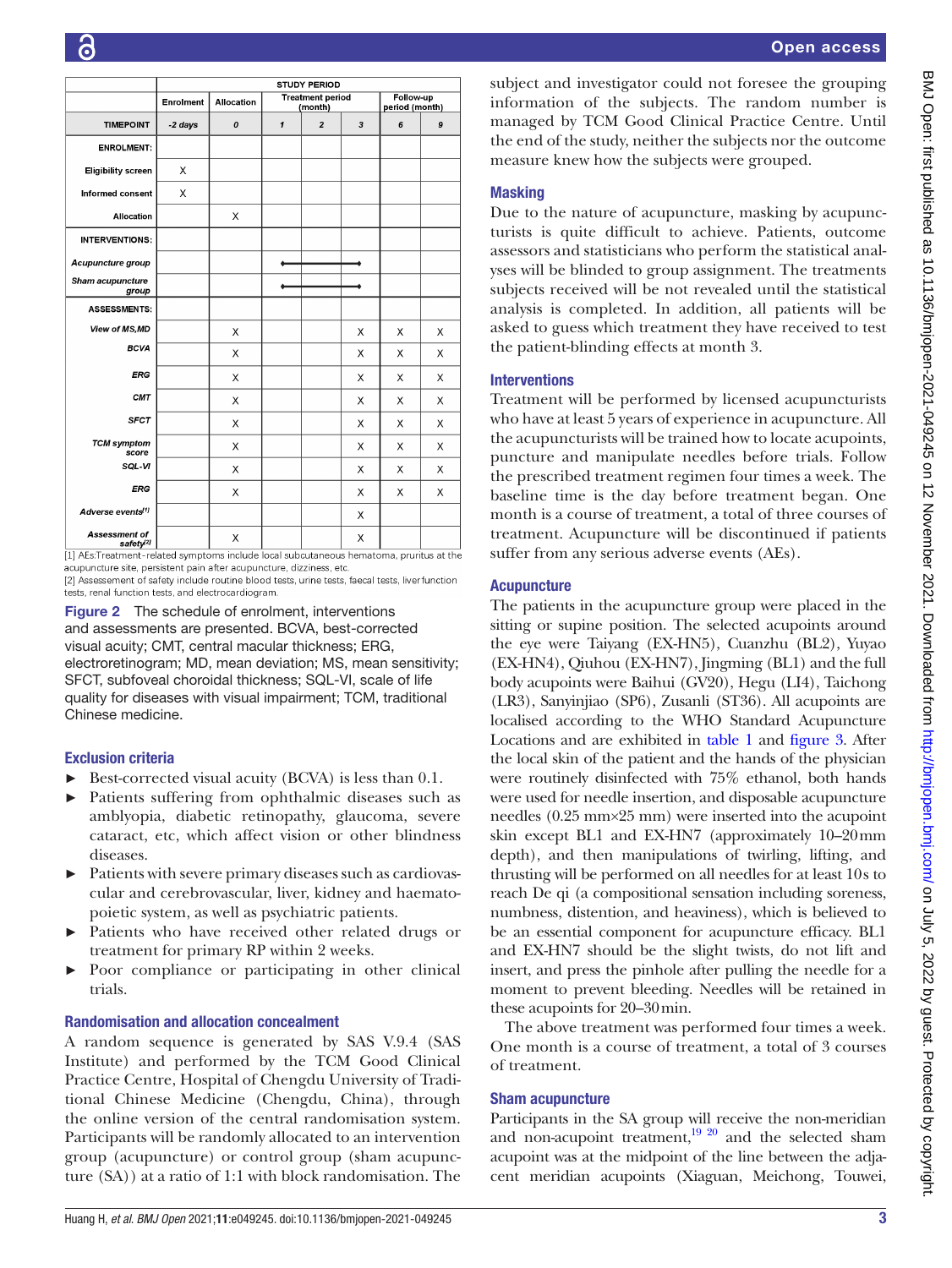<span id="page-3-0"></span>Table 1 Locations and manipulations

|                             | Acupoint              | Location                                                                                                                                                                                   | <b>Manipulation</b>                                                                                                |  |  |
|-----------------------------|-----------------------|--------------------------------------------------------------------------------------------------------------------------------------------------------------------------------------------|--------------------------------------------------------------------------------------------------------------------|--|--|
| Acupoints around<br>the eye | Taiyang<br>$(EX-HN5)$ | Flat part at each side of the forehead                                                                                                                                                     | Puncture perpendicularly to a depth of 0.3-0.5<br>$cun*$                                                           |  |  |
|                             | Cuanzhu<br>(BL2)      | On the medial end of the eyebrow                                                                                                                                                           | Puncture horizontally or obliquely to a depth of<br>0.5-0.8 cun toward the middle of the eyebrows                  |  |  |
|                             | Yuyao<br>$(EX-HN4)$   | Directly above the pupil, in the centre of the eyebrow                                                                                                                                     | Puncture horizontally or obliquely to a depth of<br>$0.3 - 0.5$ cun                                                |  |  |
|                             | Qiuhou<br>$(EX-HN7)$  | In the face and the outer quarter of the lower orbital margin<br>meets the inner three-quarters                                                                                            | Gently push the eye up, puncture slowly and<br>perpendicularly to a depth of 0.5-1.5 cun<br>toward the orbital rim |  |  |
|                             | Jingming<br>(BL1)     | In the depression and 0.1 cun above the inner canthus                                                                                                                                      | Puncture perpendicularly to a depth of 0.3–0.5<br>cun close to the orbital rim                                     |  |  |
| Body acupoints              | Baihui<br>(GV20)      | On the midline of the head, 7 cun directly above the<br>midpoint of the posterior hairline                                                                                                 | Puncture horizontally to a depth of 0.5-0.8 cun                                                                    |  |  |
|                             | Hegu<br>(L 4)         | Between the first and second metacarpal bones, and in the<br>midpoint of the radial side of the second metacarpal bone                                                                     | Puncture perpendicularly to a depth of 0.5-0.8<br>cun                                                              |  |  |
|                             | Taichong<br>(LR3)     | In the depression anterior to the junction of first and second<br>metatarsal bones                                                                                                         | Puncture perpendicularly to a depth of 0.5-1<br>cun                                                                |  |  |
|                             | Sanyinjiao<br>(SP6)   | Three cun superior to the prominence of the medial<br>malleolus, posterior to the medial border of the tibia                                                                               | Puncture perpendicularly to a depth of 1-1.5<br>cun                                                                |  |  |
|                             | Zusanli<br>(ST36)     | Three cun directly below Dubit, and one finger-breadth<br>lateral to the anterior border of the tibia                                                                                      | Puncture perpendicularly to a depth of 1-2 cun                                                                     |  |  |
|                             |                       | *1 cun ( $\approx$ 20mm) is defined as the width of the interphalangeal joint of patient's thumb.<br>†Dubi is in the lateral depression of the patellar ligament, when the knee is flexed. |                                                                                                                    |  |  |
|                             |                       | uliao. Yingxiang, etc). After skin disinfection, disposable                                                                                                                                | 9). During this time, they will receive routine healthcare as                                                      |  |  |

Juliao, Yingxiang, etc). After s acupuncture needles (0.25 mm×25mm) were inserted into the sham acupoint skin without twist, lift or push all needles to achieve De Qi. This kind of SA with pierce the skin is relatively simple in clinical operation, and participants are not easy to distinguish. and the acupoint. Needles will be retained in these acupoints for 20–30min.

The above treatment was performed four times a week. One month is a course of treatment, a total of three courses of treatment.

### Concurrent treatments

Participants will not receive any other medical treatment for RP other than acupuncture.

### Follow-Up

After 3months of treatment, all participants entered an additional follow-up period. the follow-up time is the third and sixth month after treatment (ie, month 6 and month



<span id="page-3-1"></span>Figure 3 Locations of acupoints.

ng this time, they will receive routine healthcare as provided to all other patients with RP. However, acupuncture treatment will not be allowed during follow-up.

### **OUTCOMES**

### Primary outcome

Visual field MS and visual field MD of the patients. (All main indicators will be measured at each time point). The measurement time points are: the baseline time (month 0), end of treatment (month 3) and the follow-up time (month 6, 9).

### Secondary outcomes

The BCVA, ERG waveform changes, CMT, SFCT, TCM syndrome score and the scale of life quality for diseases with visual impairment $^{21}$  at the baseline time (month 0), end of treatment (month 3) and the follow-up time(month 6, 9).

### Blinding assessment

To test the patient-blinding effects, all patients will be asked to guess their group assignment allocation within 2min after the last treatment session in the third month as following: 'Which group do you think you are in?' (A) traditional acupuncture; (B) modified acupuncture or (C) not sure.

### Adverse events

AEs data will document the occurrence, duration and severity of adverse reactions (symptoms and signs), and how the event was resolved (or not) during the treatment.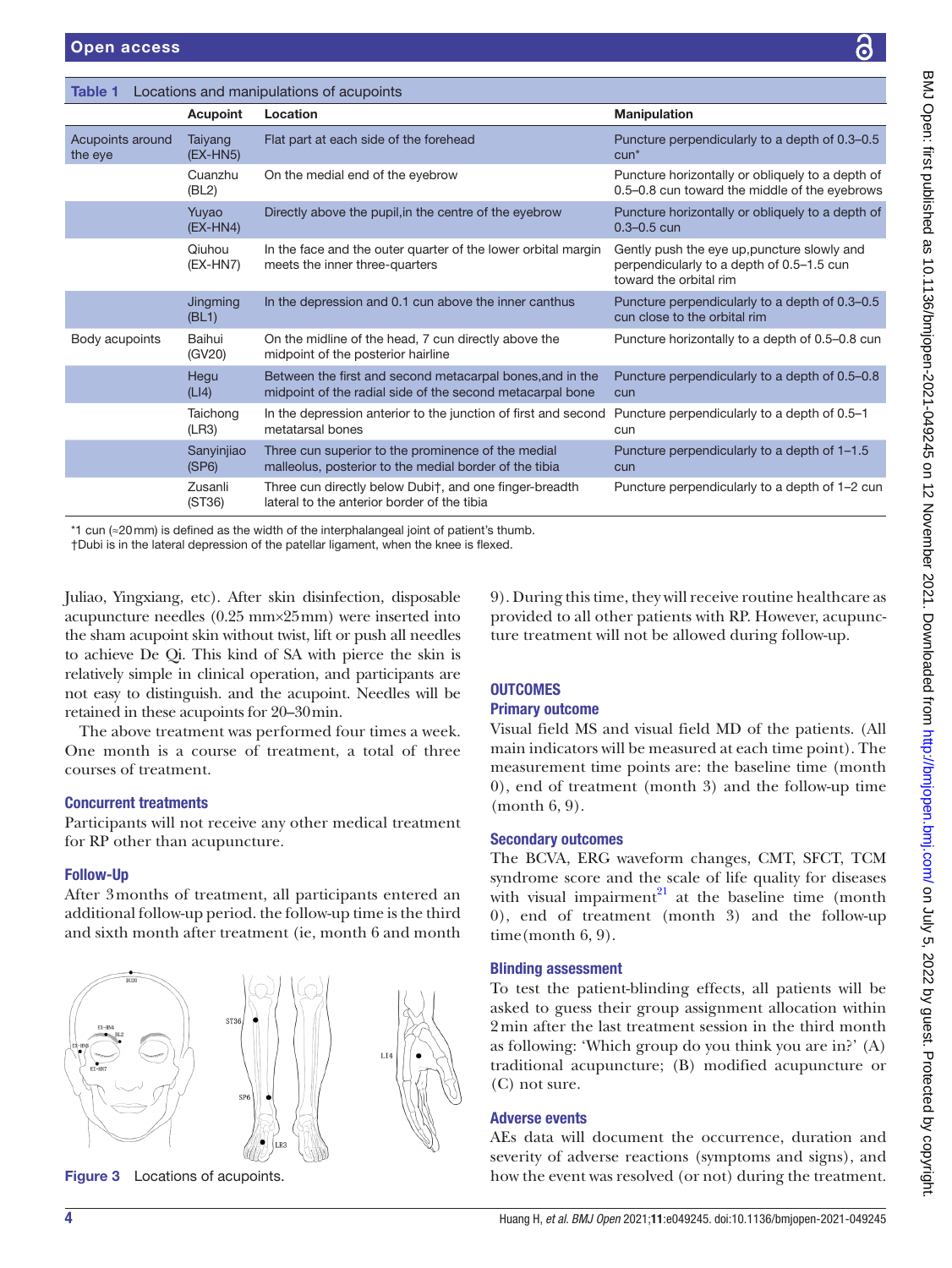Based on their potential association with the acupuncture needling procedure, AEs will be categorised by acupuncturists and related specialists as treatment related or not within 24hours after the occurrence. Common treatment-related AEs include local subcutaneous haematoma, itching at the sites of needle insertion, continuous postneedling pain, dizziness and so on. For patients with bleeding or severe haematoma, an ice compress or cold compress should be immediately applied to the local swelling area, during which dressing can be replaced several times, which is beneficial to stop bleeding and haematoma subsidence.

All participants will undergo routine blood tests, urine tests, faecal tests, liver function (alanine aminotransferase and aspartate aminotransferase), renal function tests (serum creatinine and blood urea nitrogen) and ECG. These trials will be conducted before treatment and at the end of treatment (3 months). Serious AEs will be reported to Medical Ethics Committee and the participant will be treated with relevant conventional therapy or hospitalisation if necessary (the participant's allocated intervention will be revealed).

### Assessment of safety

All participants will undergo routine blood tests, urine tests, faecal tests, liver function (alanine aminotransferase and aspartate aminotransferase), renal function tests (serum creatinine and blood urea nitrogen) and ECG. We will evaluate the safety of the treatment based on the results of these tests.

### Sensation during the treatment

Patients will be asked about their sensations during each treatment period as following: 'What sensation do you feel during the treatment? (A) soreness; (B) distention; (C) pain; (D) no feeling; (E) else, please specify\_\_\_.'

### Data collection, management and monitoring

All researchers including acupuncturists, outcome assessors and statisticians will receive training regarding data management. Case report forms will be completed and double entered into the electronic data capture system by two independent investigators to ensure the accuracy of data. All research documents, including both paper files and electronic documents, will be preserved for at least 5 years after publication. If reviewers or readers have any questions regarding our published data, they can contact the corresponding author for access to original data or visit ResMan ([http://www.medresman.org/uc/index.](http://www.medresman.org/uc/index.aspx) [aspx\)](http://www.medresman.org/uc/index.aspx). Private information of patients including name, telephone number and ID number will be anonymous to ensure participant confidentiality. The safety of this study will be monitored by a team of independent clinical experts and statisticians.

### Statistical methods

### Sample size

Sample size estimation for the full-scale trial is based on a clinical trial about acupuncture combined with oral Chinese

Medicine for  $RP^{22}$  $RP^{22}$  $RP^{22}$  The MS and MD scores were used to calculate the sample size, and a larger sample was used. The assumption is that using oral Chinese Medicine is more effective than SA. Accordingly, the MS and MD scores of control group was refer to baseline data. Sample size was estimated using PASS V.15.0 (NCSS), with a significance level  $(\alpha=0.05)$ of a two-sided two-sample t-test and 80% power to detect a difference between the two groups. Allowing for a drop-out of 20% at the end treatment time point, the recruitment goal of RP participants was 64 subjects (32 per group). Prior to formal trial, a pilot study of 10 participants will be conducted to test the feasibility of the trial protocol and adjust the final sample size.

### Statistical analysis

Statistical analysis will be performed by an independent statistician who is not aware of group allocation. SPSS V.25.0 statistical software (IBM SPSS Statistics) was used for analysis, and measurement data were expressed as mean±SD. For those with normal distribution, the paired t-test was used for comparison before and after treatment, and the t-test was used for comparison between groups (homogeneity test of variance was performed, with 0.05 as the test standard). If the variance is not uniform or does not conform to a normal distribution, the rank-sum test is used. The  $\chi^2$  test was used for counting data, and the rank-sum test was used for grading data. Bilateral tests were used for all tests, with p<0.05 indicating a significant difference.

The baseline data were analysed using the full analysis set (including completed cases and exfoliated cases, excluding excluded cases). Both the full analysis set and the conforming protocol set (PP set, including completed cases, excluding exfoliated cases and excluded cases) were used in the efficacy evaluation. When the conclusions of the two analyses were consistent, the credibility of the test results could be enhanced. When there is inconsistency, the differences should be fully discussed and explained. In the analysis of the full analysis set, the missing data is replaced by the method of sequence mean value. In order to investigate the stability of the results, we will conduct sensitivity analysis, including converting data or changing primary outcomes to perform a hypothesis analysis.

### Ethics and dissemination

The study protocol which follows the principles of the Declaration of Helsinki has been approved by the Ethics Committee of the Chinese Clinical Trial Registry (Ethical approval number: ChiECRCT20200460). Results will be disseminated through peer-reviewed publications, a master's thesis, or conference presentations. Data will be anonymised before publication to prevent the identification of individual participants.

### Availability of data and materials

All unidentified data collected during the trial will be provided to anyone who wishes to access 6 months after publication in accordance with Findable, Accessible, Interoperable, Reusable (FAIR) principles.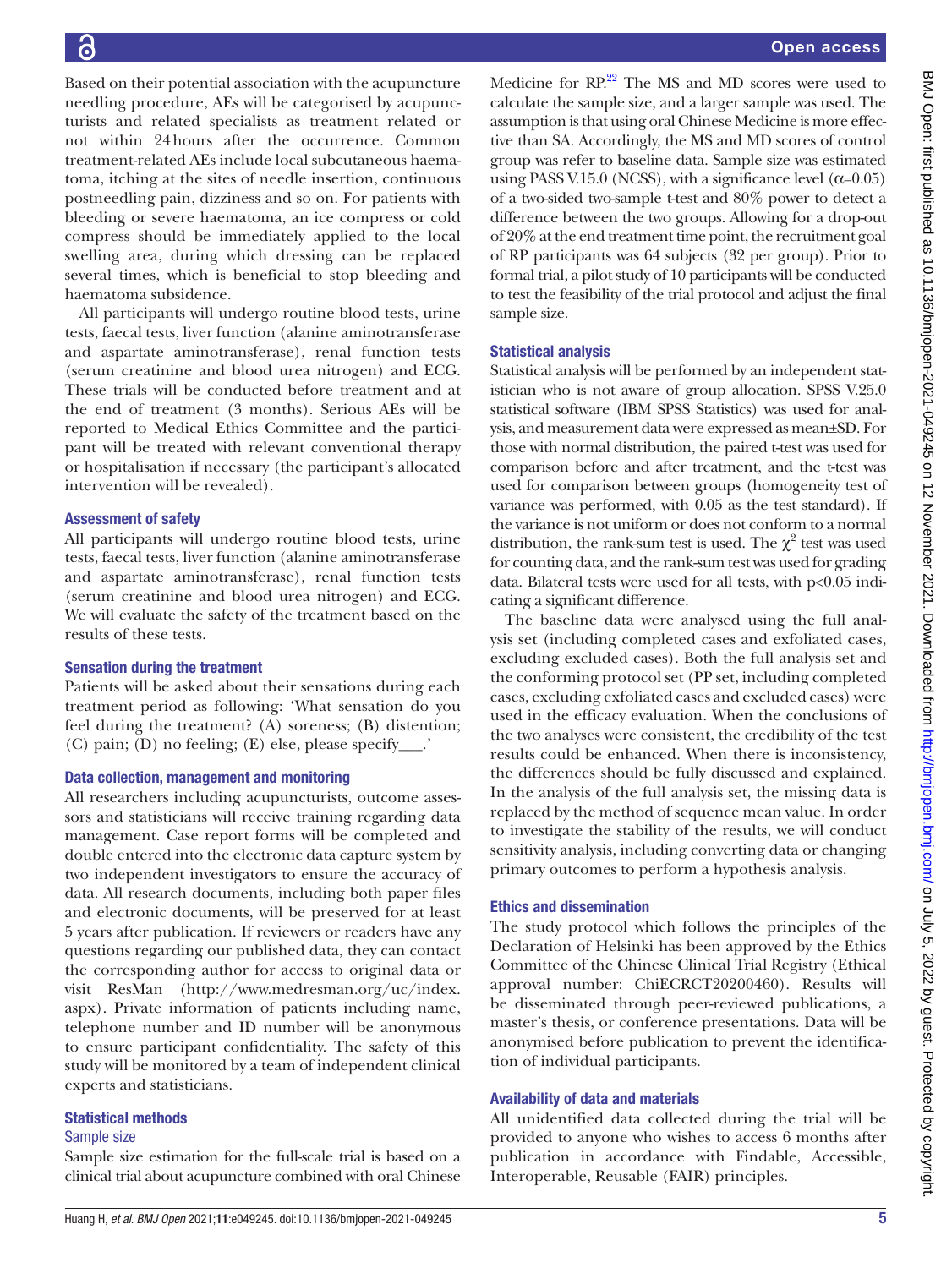### **DISCUSSION**

RP is a serious blinding eye disease, characterised by progressive impairment of photoreceptor cells and pigment epithelial cells that leads to visual dysfunction.<sup>[23](#page-6-13)</sup> Acupuncture has been widely used in the clinical practice of RP treatment in China. However, to date, no properly designed RCT or enough sample size has provided clear evidence for the effectiveness of acupuncture for RP at home and abroad. Most of them were self-controlled single-arm clinical trials, or compared the advantages and disadvantages of two acupuncture methods.<sup>24</sup> In this study, the inclusion criteria ranged from 14 to 80 years old, and were chosen to cover the widest possible age range. During the study period, the subjects will not receive any medical treatment for RP other than acupuncture. We believe that such strategies can reflect real-world practices and better fulfil moral obligations. Standardised treatment regimens will be used to ensure reproducibility. In this trial, the treatment regimen was based on the traditional acupuncture theory and the consensus of ophthalmologists and acupuncturists in the affiliated Hospital of Chengdu University of Traditional Chinese Medicine. Manually stimulate the needle at each acupoint for at least 10s and keep it in place for 20–30min. Treatment was given four times a week, with a course of treatment of 1month, and a total of three courses of treatment.

The right control group is essential to a well-designed clinical trial. This study selected the most commonly used virtual acupuncture device in the clinic.<sup>[25 26](#page-6-15)</sup> Patients who had received related drugs, acupuncture or other treatments for primary RP in the past 2 weeks and were able to distinguish SA from MA were excluded. In addition, all patients will be asked to guess which treatment they received in March to test the blinding effect of the patient.

The severity of RP is assessed depending on the outcome of the patient's visual field examination. visual field  $MS<sup>27</sup>$  $MS<sup>27</sup>$  $MS<sup>27</sup>$  and visual field  $MD<sup>28</sup>$  are relatively valuable indicators to evaluate the pathological status of patients in RP study. Therefore, visual field MS and visual field MD were measured as the main results in this study. The limitation of our trial is that the acupuncturist will not be blind to the nature of the intervention. We hope that the results of this trial will provide more reliable evidence and clarify the value of acupuncture as a treatment for RP.

Even so, there are some limitations of this study. In the first place, the adherence of participants may be poor because the treatment period lasts 3 months. The study size is calculated on the hypothesis of a 20% loss rate, it will be necessary to ascertain that there is no bias between the two intervention groups. In another, due to the lack of accurate efficacy estimation, the calculation of sample size has some deviation. Pilot study before full-scale trial are necessary to help adjust the final sample size. What's more, SA and placebo acupuncture were considered an inappropriate choice for control for several reasons in some studies. $29-31$  The ideal method of SA must have the same appearance and feeling as the real acupuncture, but cannot produce specific curative effect. Currently, none

of the SA control settings meet the standard requirements of the traditional placebo group. Therefore, in the actual operation process, the implementation conditions of SA should be the same as that of real acupuncture, so as to ensure the minimum non-specific effect (placebo benefit), minimise the bias to the greatest extent, and accurately evaluate the specific effect of treatment acupuncture.

In summary, the trial met the methodological requirements of full randomisation and allocation concealment, patient blindness, outcome evaluator and statistician. The findings of this pilot study will provide a high-quality basis for evaluating the efficacy and safety of acupuncture and moxibustion in the treatment of RP.

Contributors HH, JW and HL contributed equally to this work and are cofirst authors. HH and YZ contributed to the conception of the study. The manuscript protocol was drafted by HH, and was revised by YZ, JW and HL. HH and RL developed the search strategies, and QH and NG will implement them. RL and WZ will extract data of included studies, assess the risk of bias and complete the data synthesis. YZ will arbitrate the disagreements and ensure that no errors are introduced during the study. All authors approved the publication of the protocol.

Funding This work was supported by The Third Sichuan Ten Famous Chinese Medicine Studio Construction Funding, with grant number (CJJ2019030).

Competing interests None declared.

Patient consent for publication Not applicable.

Provenance and peer review Not commissioned; externally peer reviewed.

Supplemental material This content has been supplied by the author(s). It has not been vetted by BMJ Publishing Group Limited (BMJ) and may not have been peer-reviewed. Any opinions or recommendations discussed are solely those of the author(s) and are not endorsed by BMJ. BMJ disclaims all liability and responsibility arising from any reliance placed on the content. Where the content includes any translated material, BMJ does not warrant the accuracy and reliability of the translations (including but not limited to local regulations, clinical guidelines, terminology, drug names and drug dosages), and is not responsible for any error and/or omissions arising from translation and adaptation or otherwise.

Open access This is an open access article distributed in accordance with the Creative Commons Attribution Non Commercial (CC BY-NC 4.0) license, which permits others to distribute, remix, adapt, build upon this work non-commercially, and license their derivative works on different terms, provided the original work is properly cited, appropriate credit is given, any changes made indicated, and the use is non-commercial. See: [http://creativecommons.org/licenses/by-nc/4.0/.](http://creativecommons.org/licenses/by-nc/4.0/)

### ORCID iD

Hui Huang<http://orcid.org/0000-0003-4274-7754>

#### <span id="page-5-0"></span>REFERENCES

- 1 Campochiaro PA, Mir TA. The mechanism of cone cell death in retinitis pigmentosa. *[Prog Retin Eye Res](http://dx.doi.org/10.1016/j.preteyeres.2017.08.004)* 2018;62:24–37.
- <span id="page-5-1"></span>Liang LN, XL L, Xu K. Effects of BU Shen Yi jing Fang on photoreceptor cell apoptosis in RCS rat with inherited retinal degeneration. *Recent Advances in Ophthalmology* 2018;38:611–5.
- <span id="page-5-2"></span>3 Ying XB, GL L. Research advances in fundus blood flow changes in retinitis pigmentosa. *Recent Advances in Ophthalmology* 2015;5:482–3.
- <span id="page-5-3"></span>4 Verbakel SK, van Huet RAC, Boon CJF, *et al*. Non-Syndromic retinitis pigmentosa. *[Prog Retin Eye Res](http://dx.doi.org/10.1016/j.preteyeres.2018.03.005)* 2018;66:157–86.
- <span id="page-5-4"></span>5 Diakatou M, Manes G, Bocquet B, *et al*. Genome editing as a treatment for the most prevalent causative genes of autosomal dominant retinitis pigmentosa. *[Int J Mol Sci](http://dx.doi.org/10.3390/ijms20102542)* 2019;20:2542.
- <span id="page-5-5"></span>6 Sharon D, Ben-Yosef T, Goldenberg-Cohen N, *et al*. A nationwide genetic analysis of inherited retinal diseases in Israel as assessed by the Israeli inherited retinal disease Consortium (IIRDC). *[Hum Mutat](http://dx.doi.org/10.1002/humu.23903)* 2020;41:140–9.
- <span id="page-5-6"></span>7 Ali MU, Rahman MSU, Cao J, *et al*. Genetic characterization and disease mechanism of retinitis pigmentosa; current scenario. *[3](http://dx.doi.org/10.1007/s13205-017-0878-3)  [Biotech](http://dx.doi.org/10.1007/s13205-017-0878-3)* 2017;7:251.